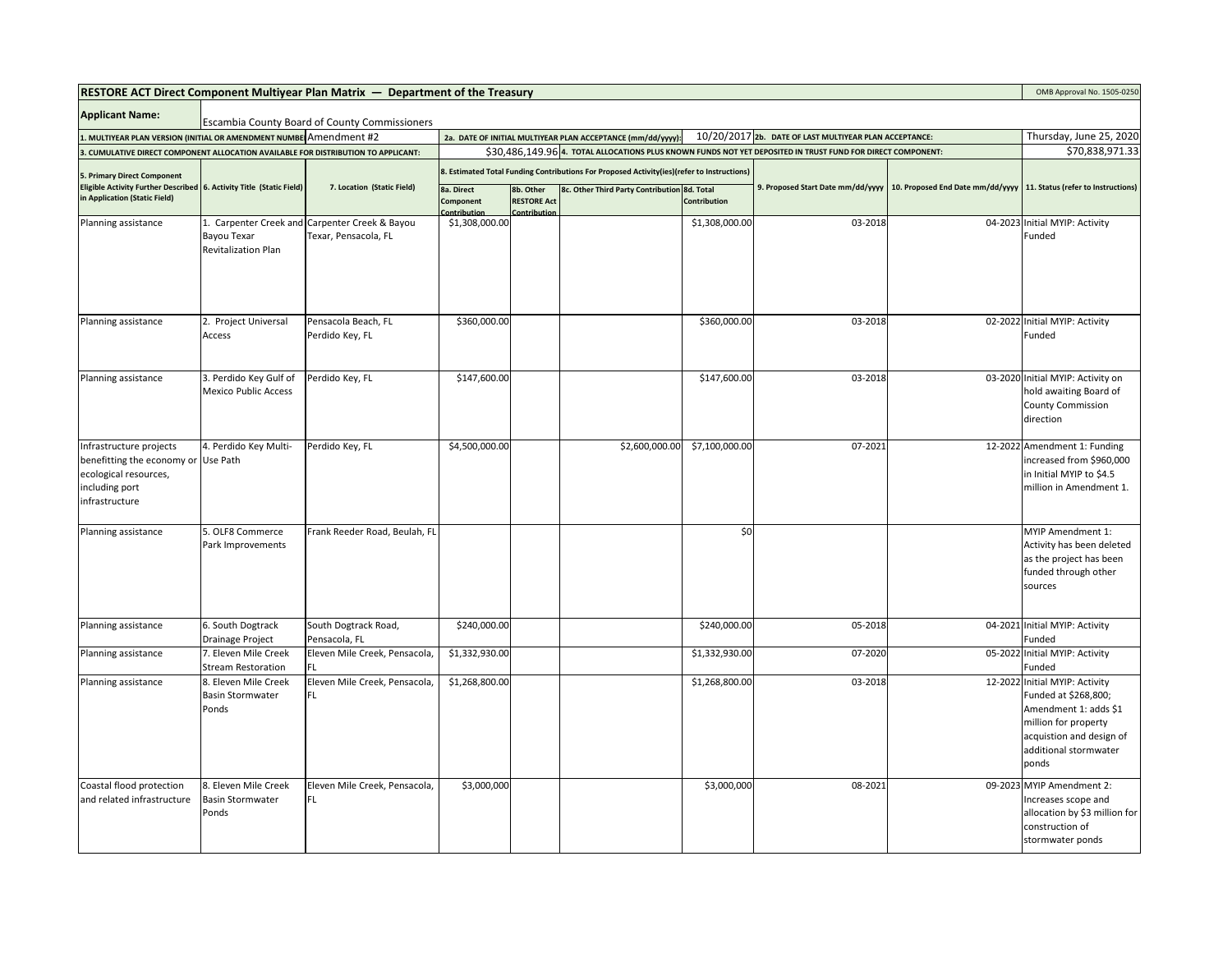| Planning assistance                                                                                                                                                                       | 9. Hollice T. Williams<br><b>Stormwater Park</b>                              | 1601 North Hayne Street<br>Pensacola, FL 32503 | \$1,597,320.00 |              | \$1,597,320.00 | 04-2018 | 07-2021 Initial MYIP: Activity<br>Funded                                                    |
|-------------------------------------------------------------------------------------------------------------------------------------------------------------------------------------------|-------------------------------------------------------------------------------|------------------------------------------------|----------------|--------------|----------------|---------|---------------------------------------------------------------------------------------------|
| Workforce development<br>and job creation                                                                                                                                                 | 10. SOAR with RESTORE Pensacola, FL                                           |                                                | \$900,000.00   |              | \$900,000.00   | 06-2020 | 02-2025 Initial MYIP: Activity<br>Funded                                                    |
| Infrastructure projects<br>benefitting the economy or<br>ecological resources,<br>including port<br>infrastructure                                                                        | 11. Pensacola<br><b>International Airport</b><br><b>MRO Campus</b>            | Pensacola, FL                                  | \$1,524,000.00 |              | \$1,524,000.00 | 01-2022 | 12-2024 MYIP Amendment 1: New<br>Activity                                                   |
| Infrastructure projects<br>benefitting the economy or Ramp<br>ecological resources,<br>including port<br>infrastructure                                                                   | 12. Perdido Bay Boat                                                          | 10836 Lillian Highway,<br>Pensacola, FL 32506  | \$2,500,000.00 | \$500,000.00 | \$3,000,000.00 | 07-2020 | 06-2022 MYIP Amendment 1: New<br>Activity                                                   |
| Planning assistance                                                                                                                                                                       | 13. Beulah Master Plan Beulah, FL                                             |                                                | \$300,000.00   |              | \$300,000.00   | 08-2020 | 01-2023 MYIP Amendment 1:<br><b>Activity Funded</b>                                         |
| Infrastructure projects<br>benefitting the economy or<br>ecological resources,<br>including port<br>infrastructure                                                                        | 14. Brownsville<br>Commercial Incubator<br>and Community Center<br>Renovation | 3200 W De Soto St, Pensacola,<br>FL 32505      | \$350,000.00   |              | \$350,000.00   | 07-2020 | 07-2022 MYIP Amendment 1: New<br>Activity                                                   |
| Planning assistance                                                                                                                                                                       | 15. Community<br>Redevelopment Area<br><b>Community Center</b>                | Escambia County, FL                            | \$500,000      |              | \$500,000      | 08-2020 | 08-2022 MYIP Amendment 1: New<br>Activity                                                   |
| Infrastructure projects<br>benefitting the economy or<br>ecological resources,<br>including port<br>infrastructure                                                                        | 16. CRA Infrastructure<br>Economic Development<br>Program                     | Escambia County, FL                            | \$1,500,000    |              | \$1,500,000    | 08-2020 | 08-2023 MYIP Amendment 1: New<br>Activity                                                   |
| Restoration and protection<br>of the natural resources,<br>ecosystems, fisheries,<br>marine and wildlife<br>habitats, beaches, and<br>coastal wetlands of the<br><b>Gulf Coast Region</b> | 17. Little Sabine Bay<br><b>Restoration Program</b>                           | Little Sabine Bay, Pensacola<br>Beach, FL      | \$2,000,000    |              | \$2,000,000    | 08-2020 | 08-2022 MYIP Amendment 1: New<br>Activity                                                   |
| Planning assistance                                                                                                                                                                       | 18. Town of Century<br>Wastewater<br>Improvements                             | Century, FL                                    | \$500,000      |              | \$500,000      | 07-2020 | 07-2022 MYIP Amendment 1: New<br>Activity                                                   |
| Planning assistance                                                                                                                                                                       | 18. Town of Century<br>Wastewater<br>Improvements                             | Century, FL                                    | -\$500,000     |              | -\$500,000     |         | MYIP Amendment 2:<br>Activity deleted. Project<br>has been funded by other<br>County funds. |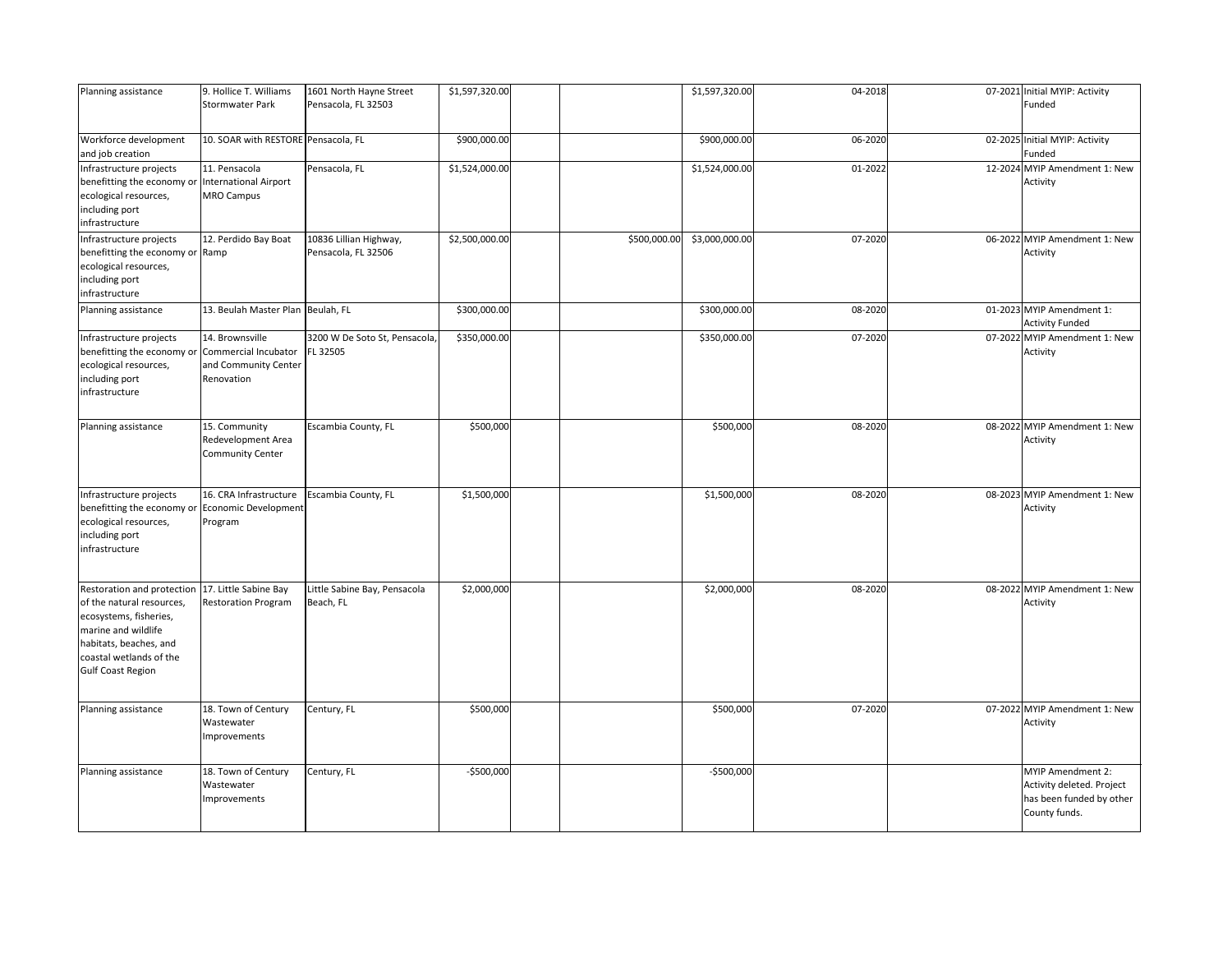| Planning assistance                           | 19. Cantonment   | 648 Muscogee Road,   | \$500,000 |             |                        | \$500,000                                                                                  | 01-2022 | 12-2022 MYIP Amendment 2: New |
|-----------------------------------------------|------------------|----------------------|-----------|-------------|------------------------|--------------------------------------------------------------------------------------------|---------|-------------------------------|
|                                               | Community Center | Cantonment, FL 32533 |           |             |                        |                                                                                            |         | Activity                      |
|                                               |                  |                      |           |             |                        |                                                                                            |         |                               |
|                                               |                  |                      |           |             |                        |                                                                                            |         |                               |
|                                               |                  |                      |           |             |                        |                                                                                            |         |                               |
| 12. ESTIMATED TOTAL FUNDING CONTRIBUTIONS FOR |                  |                      |           |             |                        | Please note: Grant awards may reflect non-material changes in proposed dates and estimated |         |                               |
| ACTIVITY(IES) (refer to Instructions)         |                  | \$23,828,650         | \$0       | \$3,100,000 | $$26,928,650$ funding. |                                                                                            |         |                               |

| $01 - 2022$                                                                                |                                                                                                               | 12-2022 MYIP Amendment 2: New |  |  |  |
|--------------------------------------------------------------------------------------------|---------------------------------------------------------------------------------------------------------------|-------------------------------|--|--|--|
|                                                                                            |                                                                                                               | Activity                      |  |  |  |
|                                                                                            |                                                                                                               |                               |  |  |  |
|                                                                                            |                                                                                                               |                               |  |  |  |
|                                                                                            |                                                                                                               |                               |  |  |  |
| Please note: Grant awards may reflect non-material changes in proposed dates and estimated |                                                                                                               |                               |  |  |  |
| funding.                                                                                   |                                                                                                               |                               |  |  |  |
|                                                                                            | is information collection is 1505-0250.  Comments concernina the time reauired to complete this information i |                               |  |  |  |

According to the Paperwork Reduction Act of 1995, no persons are required to respond to a collection of information unless it displays a valid OMB control number. The valid OMB control number for this information collectio collection, including the time to review instructions, search existing data resources, gathering and maintaining the data needed, and completing and reviewing the collection of information, should be directed to the Depart *Washington, DC 20220.*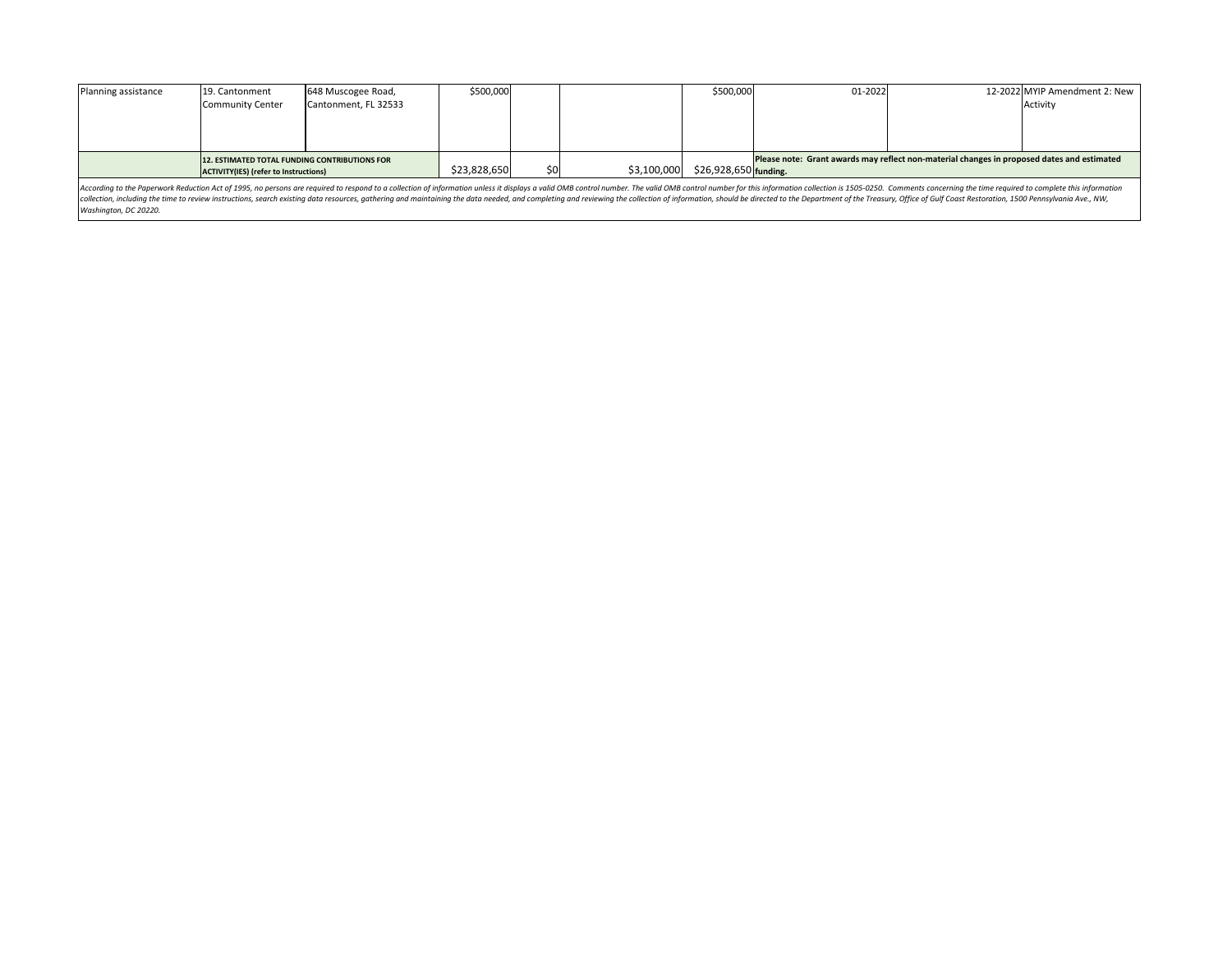# **RESTORE ACT Direct Component Multiyear Plan Narrative**

## **Department of the Treasury**

OMB Approval No. 1505-0250

**Directions: Use this form for the Initial Multiyear Plan and any subsequent amendments to an accepted Multiyear Plan. For amendments, include only new and/or materially modified activities.**

| Multiyear Plan Version (Initial or Amendment Number): | Amendment 2      |
|-------------------------------------------------------|------------------|
| Date of Initial Multiyear Plan Acceptance:            | October 20, 2017 |
| Date of Last Multiyear Plan Acceptance:               | June 16, 2020    |

| Escambia County Board of County Commissioners<br>Eligible Applicant Name:                                                  |                                |  |  |  |  |
|----------------------------------------------------------------------------------------------------------------------------|--------------------------------|--|--|--|--|
| Name and Contact Information of the Person to be contacted (POC) on matters concerning this Multiyear Implementation Plan: |                                |  |  |  |  |
| POC Name:                                                                                                                  | Matt J. Posner                 |  |  |  |  |
| POC Title:                                                                                                                 | <b>RESTORE Program Manager</b> |  |  |  |  |
| POC Email:                                                                                                                 | mjposner@myescambia.com        |  |  |  |  |
| POC Phone:                                                                                                                 | 850-595-0820                   |  |  |  |  |

#### NARRATIVE DESCRIPTION:

1. A description of each activity, including the need, purpose, objective(s), milestones and location. Include map showing the location of each activity.

As an update to Escambia County's RESTORE Direct Component Multi-Year Implementation Plan (MYIP), accepted by the U.S. Department of Treasury on October 20, 2017 and amended on June 16, 2020, Amendment #2 consists of the following modifications:

#### **7. Eleven Mile Creek Regional Stormwater Ponds**

The scope of work has been revised to allow for acquisition, planning, design, permitting, and construction of one or more stormwater ponds within the Eleven Mile Creek basin. The funding allocation has been increased by \$3 million in conjunction with this scope enhancement for construction and construction oversight activities.

DESCRIPTION: Direct Component funds will be utilized to acquire property, design, permit, and construct one or more stormwater ponds in the Eleven Mile Creek basin. The Eleven Mile Creek Due Diligence Report completed in 2017 identified 14 possible pond sites in the basin. The Report will be utilized as initial guidance in prioritizing acquisition needs and be updated, as needed. If the sites identified in the Report are no longer available or viable, staff will identify alternative available sites in the basin that attain the same goals.

The Eleven Mile Creek Regional Stormwater Ponds Project will acquire, design, permit, and construct one or more new stormwater ponds in the Eleven Mile Creek basin which will provide stormwater attenuation, improve water quality, and have a direct positive impact on coastal areas of Escambia County in the Eleven Mile Creek basin and downstream impact on Perdido Bay. Construction of new stormwater ponds will directly improve water quality, reduce downstream flooding, and reduce the amount of sedimentation and pollutants entering Eleven Mile Creek and Perdido Bay.

NEED: In 2017, the County's consultant, Mott MacDonald, completed the Eleven Mile Creek Due Diligence Report to identify and prioritize viable pond sites in the watershed. Stormwater attenuation is needed to protect the surrounding and downstream infrastructure. Eleven Mile Creek is a 303(d) listed impaired waterbody. Total Maximum Daily Loads (TMDLs) exist for fecal coliform bacteria, low dissolved oxygen, excess nutrients, elevated biological oxygen demand, and unionized ammonia. Stormwater attenuation and treatment will improve coastal flood protection and water quality.

According to the Paperwork Reduction Act of 1995, no persons are required to respond to a collection of information unless it displays a valid OMB control number. The valid OMB control number for this information collection is 1505-0250. Comments concerning the time required to complete this information collection, including the time to review instructions, search existing data resources, gathering and maintaining the data needed, and completing and reviewing the collection of information, should be directed to the Department of the Treasury, Office of Gulf Coast Restoration, 1500 Pennsylvania Ave., NW, Washington, DC 20220.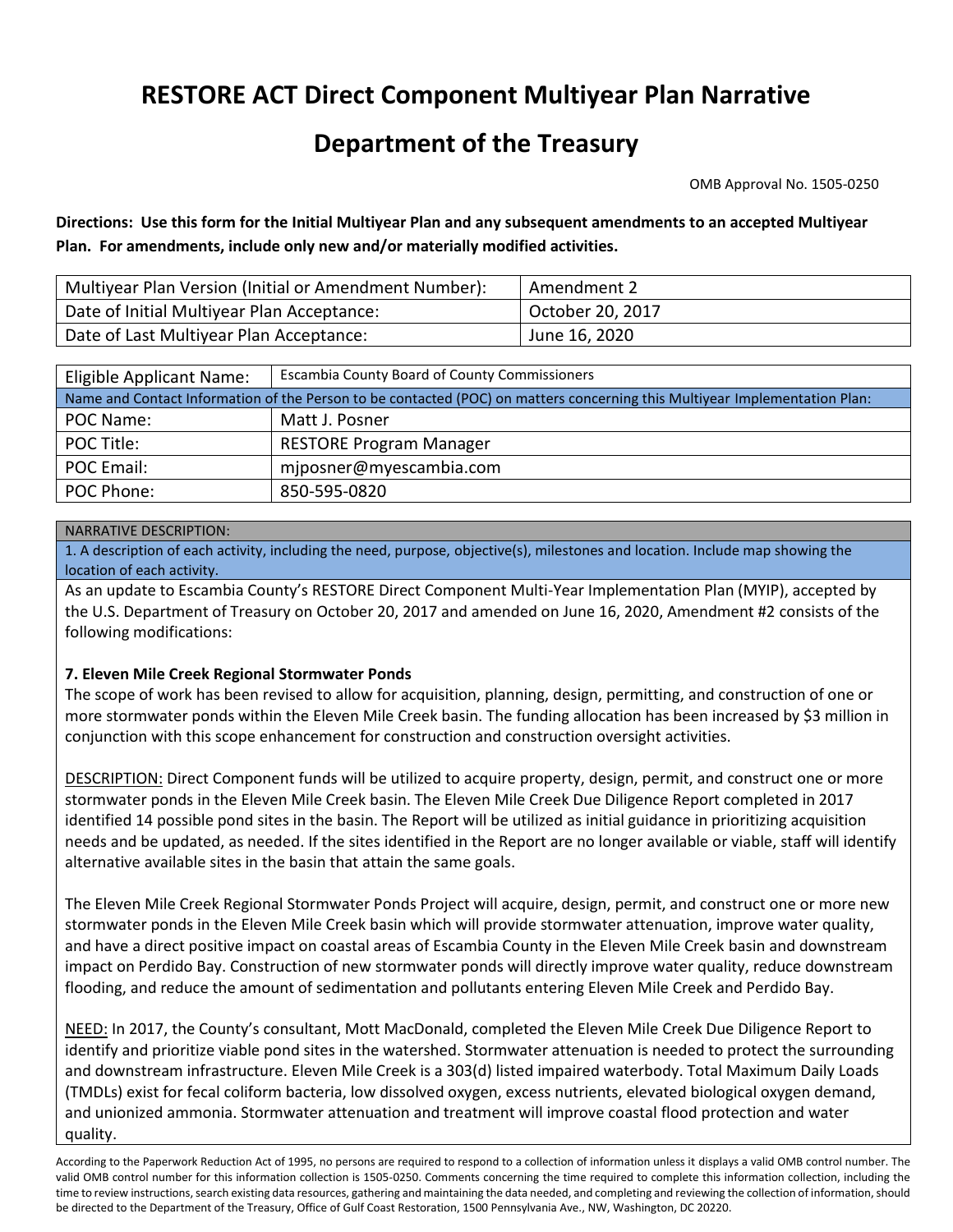PURPOSE: To provide stormwater attenuation and treatment to enhance coastal flood protection and improve water quality in the Eleven Mile Creek basin.

OBJECTIVE: Planning activities that will lead to infrastructure benefitting the economy and environment as well as coastal flood protection.

MILESTONES: 1) Property acquisition, 2) Selection of contractor, 3) Public stakeholder meetings, 4) Draft design, 5) Final design, 6) Permit approval, 7) Construction.

#### **18. Town of Century Wastewater Improvements**

This activity has been deleted as the project has been funded through other sources.

#### **19. Cantonment Community Center**

New MYIP activity.

DESCRIPTION: This project will fund planning, design, and permitting of a new community center in the Cantonment community, a State of Florida recognized Community Redevelopment Area. The Cantonment Community Center will be located at 648 Muscogee Road, Cantonment, FL 32533 on a parcel owned by the Escambia County School District.

NEED: The specific and primary purpose for which the Community Redevelopment Agency is formed is to revitalize and enhance the quality of life within the CRA areas by encouraging private sector reinvestment, promoting economic development and providing public sector enhancements. The CRA administers plans for nine designated redevelopment districts.

Under Florida Law, Escambia County has established a Finding of Necessity for each designated Redevelopment District identifying pervasive conditions of blight which may include the presence of substandard or inadequate structures, a shortage of affordable housing and/or inadequate infrastructure, amongst other conditions.

To remedy these conditions, Escambia County Community Redevelopment Agency provides services and support to enhance the quality of life within Escambia County's designated redevelopment districts by encouraging private sector investment, promoting economic development and providing public sector enhancements within these areas.

Cantonment continues to experience steady population growth with 612 residences permitted for development from 2010-2020. Despite ongoing growth in Cantonment, the community lacks a central resource center for residents. The design and eventual construction of a community center will help promote a sense of place for Cantonment residents, providing a space for a wide range of recreation activities and a location for community functions.

PURPOSE: Design and permit a new community center in the Cantonment community in unincorporated Escambia County.

OBJECTIVE: Planning activities that will lead to infrastructure benefitting the economy and environment.

MILESTONES: 1) Selection of contractor, 2) Public stakeholder meetings, 4) Conceptual design, 5) Final design and construction documents, 6) Permit approval.

2. How the applicant made the multiyear plan available for 45 days for public review and comment, in a manner calculated to obtain broad-based participation from individuals, businesses, Indian tribes, and non-profit organizations, such as through public meetings, presentations in languages other than English, and postings on the Internet. The applicant will need to submit documentation (e.g., a copy of public notices) to demonstrate that it made its multiyear plan available to the public for at least 45 days. In addition, describe how each activity in the multiyear plan was approved after consideration of all meaningful input from the public and submit documentation (e.g., a letter from the applicant's leadership approving submission of the multiyear plan to Treasury or a resolution approving the applicant's multiyear plan).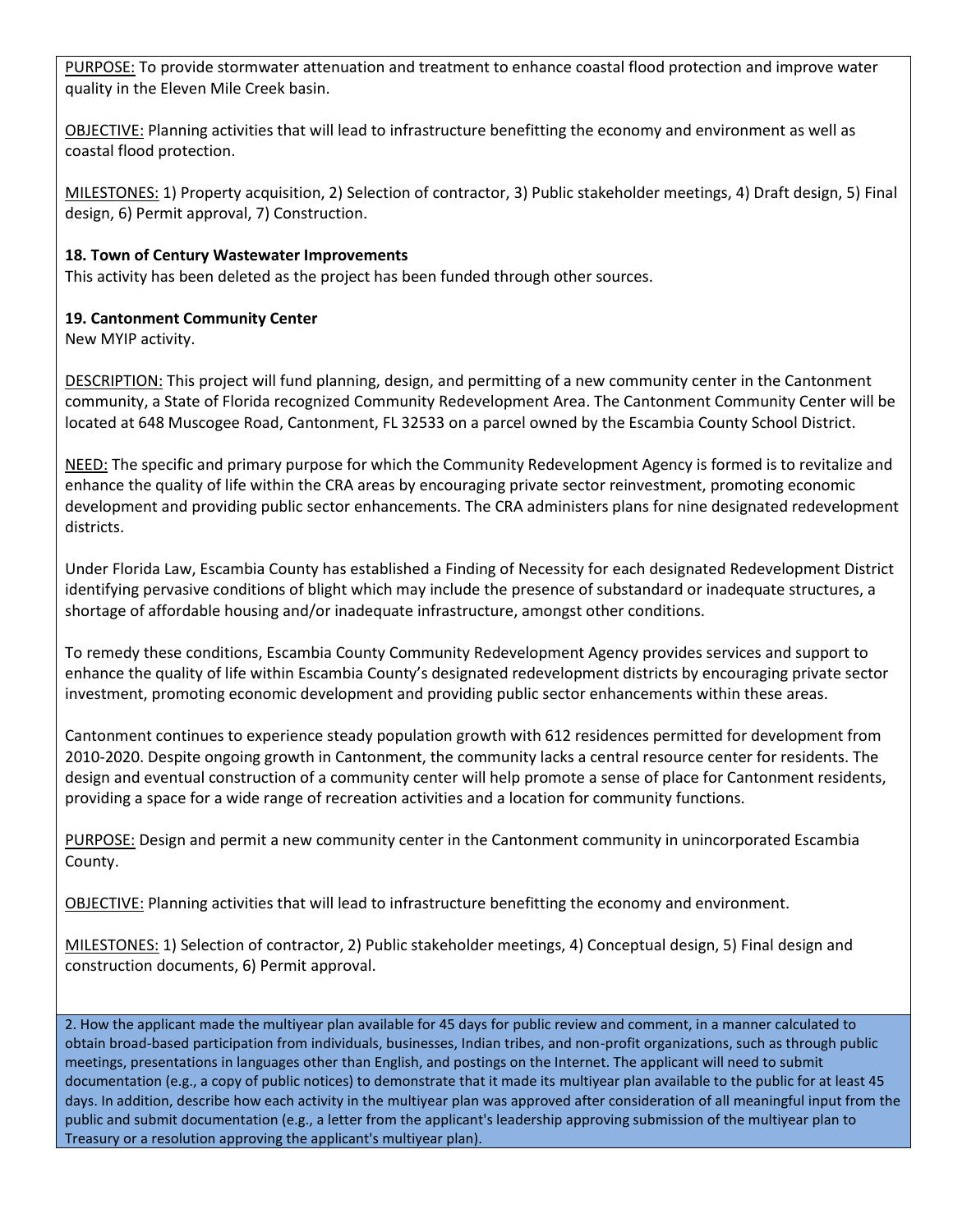MYIP Amendment 2 was made available for public review and comment from April 13, 2021 through May 31, 2021. The County obtained broad-based participation through the County's website (myescambia.com/MYIP), email, and mail. The County issued the following press releases announcing and encouraging the public to review and comment on MYIP Amendment 2.

- ➢ April 13, 2021: [https://myescambia.com/news/news-article/2021/04/13/restore-myip-amendment-2-public](https://myescambia.com/news/news-article/2021/04/13/restore-myip-amendment-2-public-comment-period-opens-april-13)[comment-period-opens-april-13](https://myescambia.com/news/news-article/2021/04/13/restore-myip-amendment-2-public-comment-period-opens-april-13)
- ➢ May 25, 2021: [https://myescambia.com/news/news-article/2021/05/25/reminder-restore-myip-amendment-2](https://myescambia.com/news/news-article/2021/05/25/reminder-restore-myip-amendment-2-public-comment-period-closes-may-31) [public-comment-period-closes-may-31](https://myescambia.com/news/news-article/2021/05/25/reminder-restore-myip-amendment-2-public-comment-period-closes-may-31)

A virtual public meeting was held May 4, 2021. County staff provided an overview of the RESTORE Act Direct Component process and described each of the projects included within MYIP Amendment 2. Attendees had the opportunity to provide verbal and/or written comments. One citizen attended the meeting with no written comments. The meeting announcement was advertised through the County's website and (linked below).

➢ May 3, 2021[: https://myescambia.com/news/news-article/2021/05/03/reminder-restore-myip-amendment-2](https://myescambia.com/news/news-article/2021/05/03/reminder-restore-myip-amendment-2-public-comment-virtual-meeting-may-4) [public-comment-virtual-meeting-may-4](https://myescambia.com/news/news-article/2021/05/03/reminder-restore-myip-amendment-2-public-comment-virtual-meeting-may-4)

The public was encouraged to review and comment on MYIP Amendment 2 via the County's website (linked below) through the comment portal. Public comments were also accepted via email or mail through May 31, 2021. A total of four (4) individuals responded via the comment portal. Users had the option of indicating their level of support (support, neutral, do not support, unsure) in addition to providing written comments for each proposed project, and general written comments. All official comments are available for review in the Public Comment Summary section of MYIP Amendment 2.

➢ Main Webpage: [https://myescambia.com/our-services/natural-resources-management/restore/multi-year](https://myescambia.com/our-services/natural-resources-management/restore/multi-year-implementation-plan)[implementation-plan](https://myescambia.com/our-services/natural-resources-management/restore/multi-year-implementation-plan)

A reminder to participate in the May 4, 2021 public meeting was published by Patch News (linked below).

➢ [https://patch.com/florida/pensacola/escambia-county-government-reminder-restore-myip-amendment-2](https://patch.com/florida/pensacola/escambia-county-government-reminder-restore-myip-amendment-2-public-comment) [public-comment](https://patch.com/florida/pensacola/escambia-county-government-reminder-restore-myip-amendment-2-public-comment)

A summary of public comments and County responses are included below.

### **7. Eleven Mile Creek Regional Stormwater Ponds**

*Comment Summary:* Public input received was mainly supportive. Two public comments support the County's efforts to improve stormwater management.

*Response:* The Eleven Mile Creek Regional Stormwater Ponds project will acquire, design, permit, and construct one or more stormwater ponds in the Eleven Mile Creek basin which will provide stormwater attenuation, improve water quality, and have a direct positive impact on coastal areas of Escambia County in the Eleven Mile Creek watershed and Perdido Bay.

### **19. Cantonment Community Center**

*Comment Summary:* Public input received was primarily neutral with one supportive and one unsupportive comment. One public comment supported developing plans to construct the Cantonment Community Center while the other public comment expressed concerns that the County should place greater focus on flood and drainage issues.

*Response:* Escambia County greatly appreciates the comments received. This project intends to lead to the development of infrastructure benefitting the economy and environment in a community lacking a central resource center for residents. Escambia County continues to make investments to improve drainage and flood attenuation